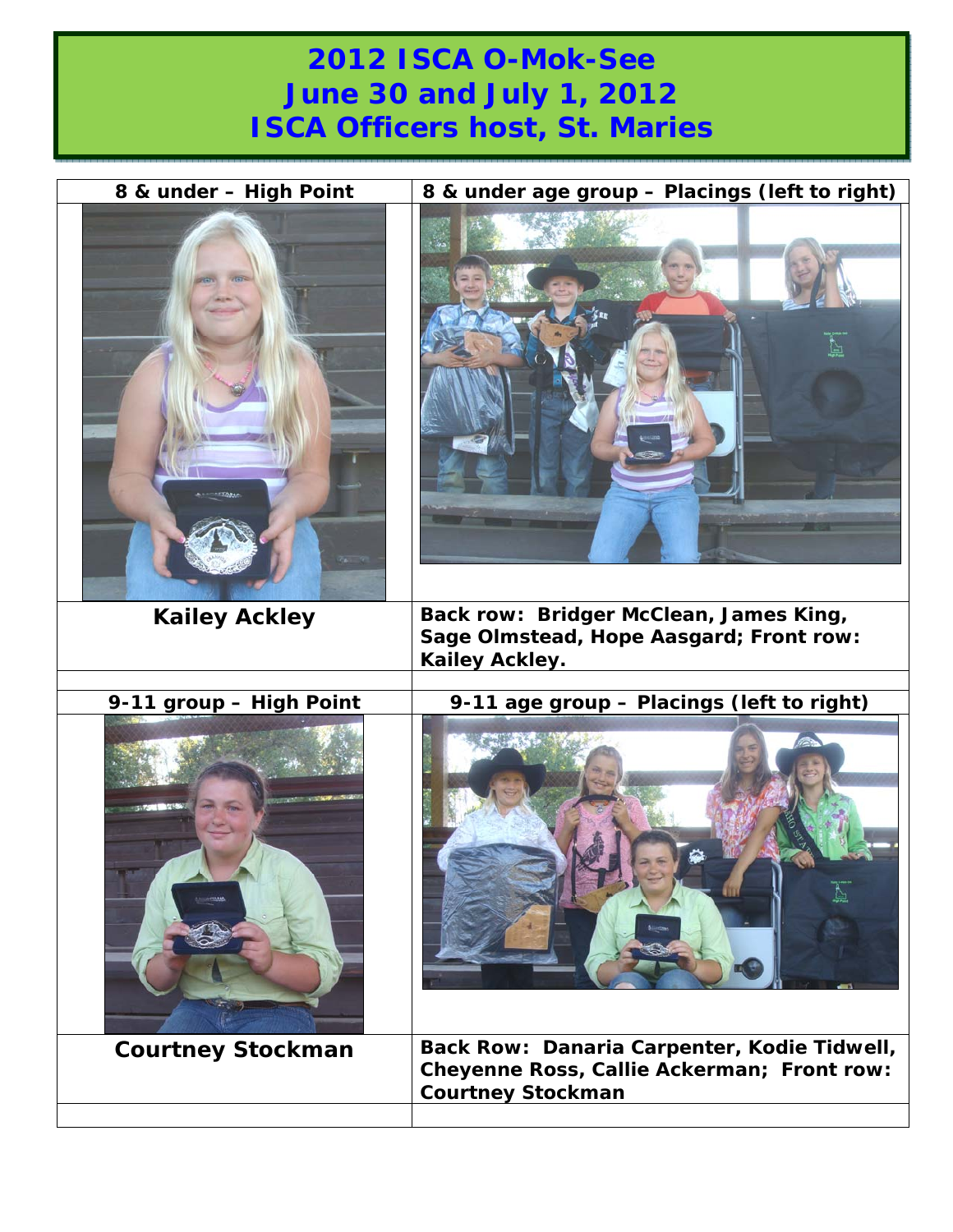| 12-15 group - High Point                 | 12-15 age group - Placings (left to right)                                                                       |
|------------------------------------------|------------------------------------------------------------------------------------------------------------------|
| CHITANO                                  |                                                                                                                  |
| <b>Cheyenne Brisson</b>                  | Back row: Lexie Reynolds, Emily Lisher,<br>Hattie Marshall, McKayla Morgan Front row:<br><b>Cheyenne Brisson</b> |
| 16-24 women group -<br><b>High Point</b> | 16-24 women age group - Placings<br>(left to right)                                                              |
|                                          |                                                                                                                  |
| <b>Joleen Larson</b>                     | Back row: Calah Allen, Natasha Storro,<br>Kelsey Tidwell, Claire Bennett; Front row:<br><b>Joleen Larson</b>     |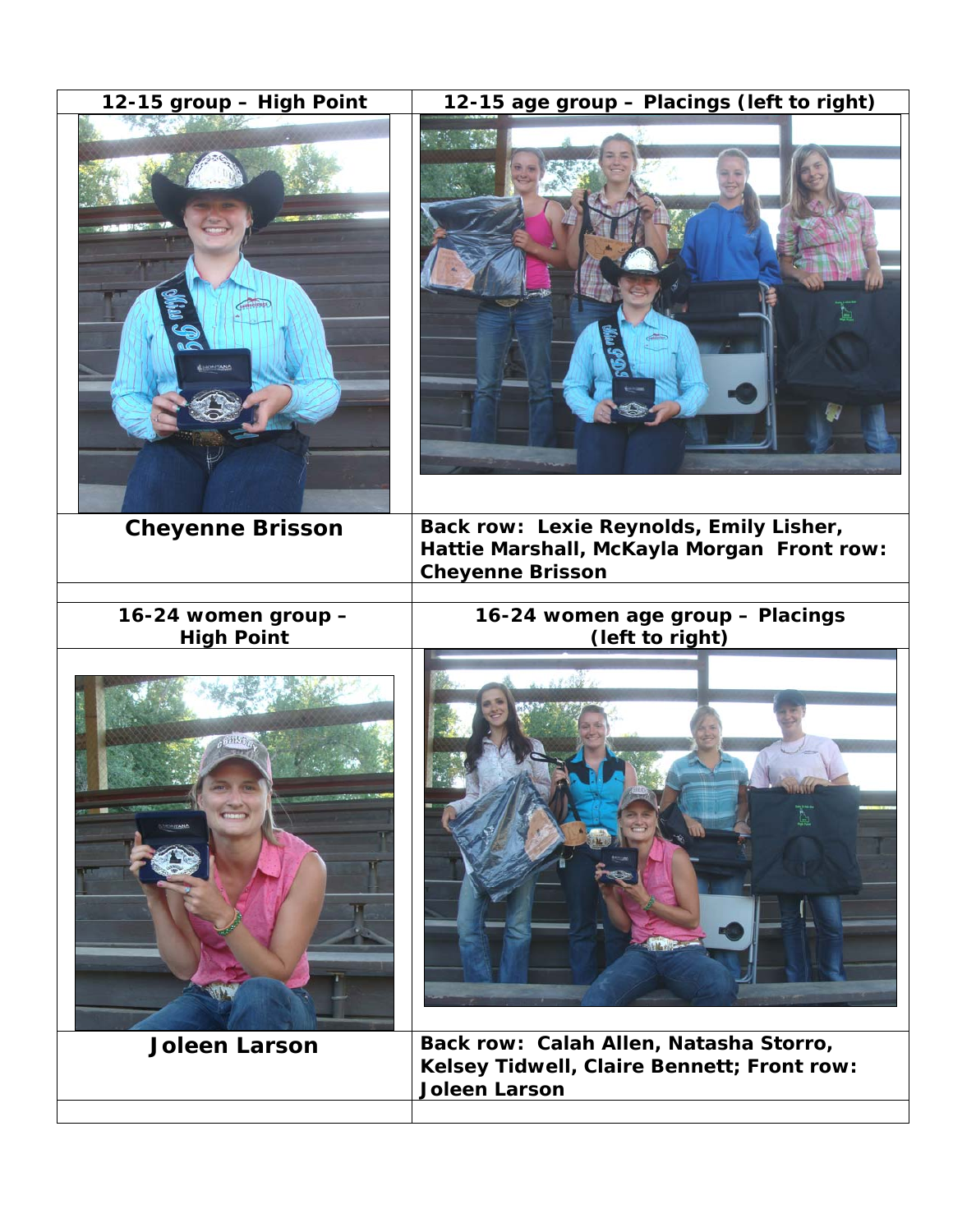|  |  |  | 16-39 men group - High Point |  |
|--|--|--|------------------------------|--|
|--|--|--|------------------------------|--|



**25-39 women group – High Point** 





**Tyler Westbrook Back row: Kyle Hoodenpyle, Mitch Hymas, Steven Moore, Jay Ross; Front row: Tyler Westbrook** 

> **25-39 women age group – Placings (left to right )**





Stacey Hymas | Back row: Jessi Dammerman, Amber Coberly, **Jessie Metcalf, Laya Bleckwenn; Front row: Stacey Hymas.**